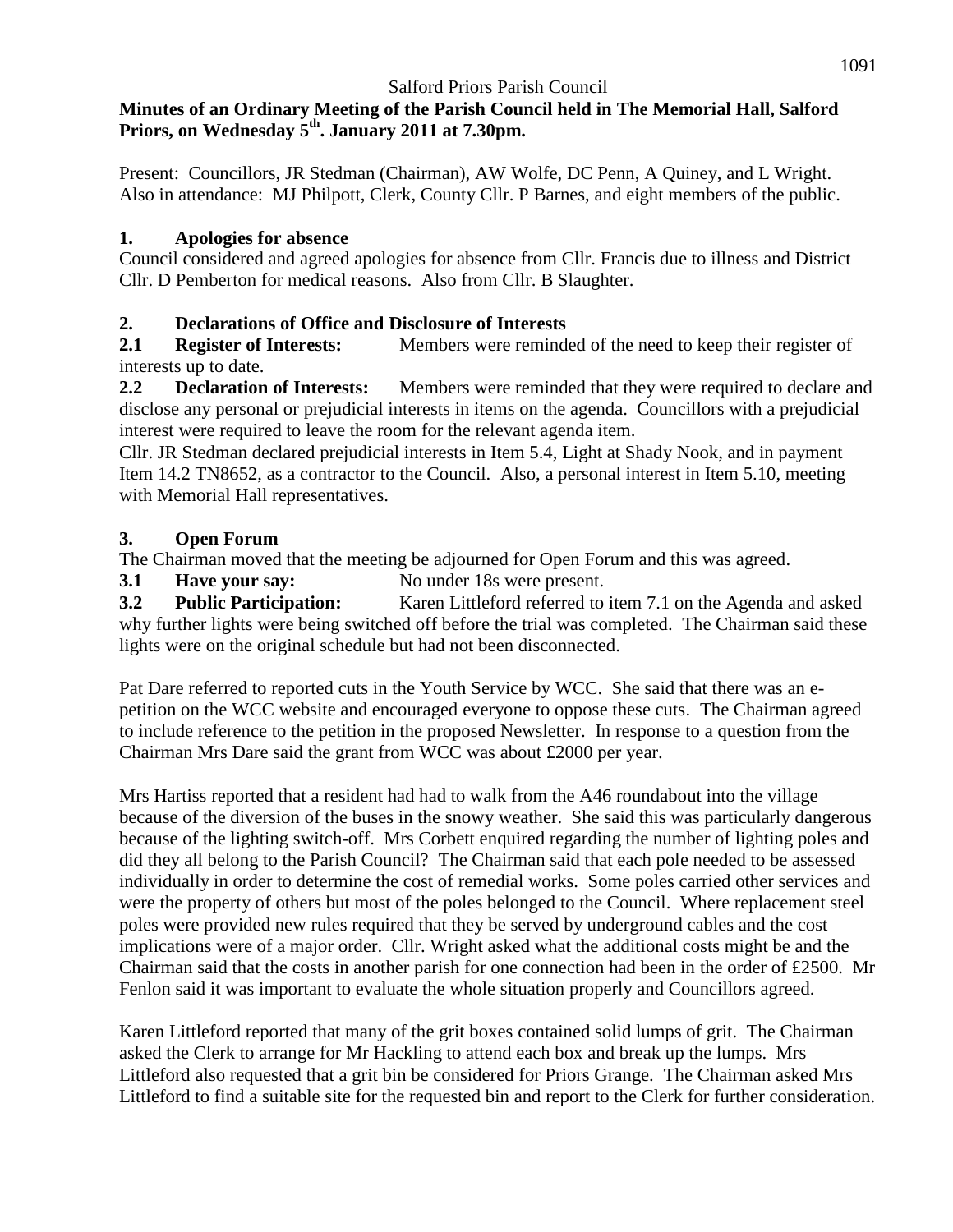Mr Maud asked if the white lines on the junction by the Toll Cottage on the Weethley Road could be re-painted. It was also agreed to ask for the lines at Dunnington crossroads to be re-done.

**3.3 Ward Members' Reports** Cllr. Barnes reported on changes to the Police service and also the appointment of Peter Bowen as WCC Risk Manager for flooding. Cllr. Barnes said he objected to the letter sent regarding gritting and that WCC were unable to meet every request from Parish Councils. Councillors and residents refuted Cllr. Barnes comments and it was agreed to consider the matter again at the next meeting.

The Chairman moved the closure of the adjournment at 8.10pm and this was agreed.

# **4. Minutes**

The Minutes of the Ordinary Meeting of the Parish Council held on Wednesday 1<sup>st</sup>. December 2010 at 7.30pm at The Memorial Hall, Salford Priors, were approved and signed by the Chairman.

# **5. Clerk's report**

# **5.1 Resignation of Cllr. Myers and appointment of new councillor.**

The Clerk reported that a letter had been sent to Cllr. Myers expressing the appreciation of the Council for her service on the Council. SDC had been informed of the resignation and the appointment of the new Chairman and Vice Chairman. Notices were posted on  $8<sup>th</sup>$ . December informing residents that any 10 electors could request an election. The closing date for this stage of the process was 30.12.10. The Clerk reported that the Council could now co-opt a new councillor. The Chairman said that the vacancy would be advertised in the Newsletter and any residents interested in the position should contact the Clerk. In due course the Council would consider any submissions received and selection would be by secret ballot.

# **5.2 Parking at Dunnington.**

Mr Beamish had undertaken to obtain more photographs illustrating the problems at the cross roads and as soon as these were available the Clerk will be writing again to WCC. Cllr. Wright agreed to speak with Mr Beamish.

# **5.3 Sewerage along B4088.**

The Clerk reported that Severn Trent had informed him that they had started visiting individuals along the B4088.

# **5.4 Light at Shady Nook, Station Road.**

This item was deferred to the end of the meeting.

# **5.5 Affordable housing consultation.**

The Clerk confirmed that the consultation exhibition will take place on Saturday 22<sup>nd</sup>. January from 10.00am to 2.00pm. at TOPs. The meeting will be attended by the necessary persons from WRCC, Warwickshire Rural Housing, and the Architect. Publicity for the event will be provided through the proposed Newsletter.

# **5.6 Mowing Contract.**

The Clerk reported that Tenders were due to be returned on 6<sup>th</sup>. January. The tenders are to be opened in the presence of Cllrs. Wolfe, Wright and Quiney on  $10^{th}$ . January.

# **5.7 Playing Field lighting.**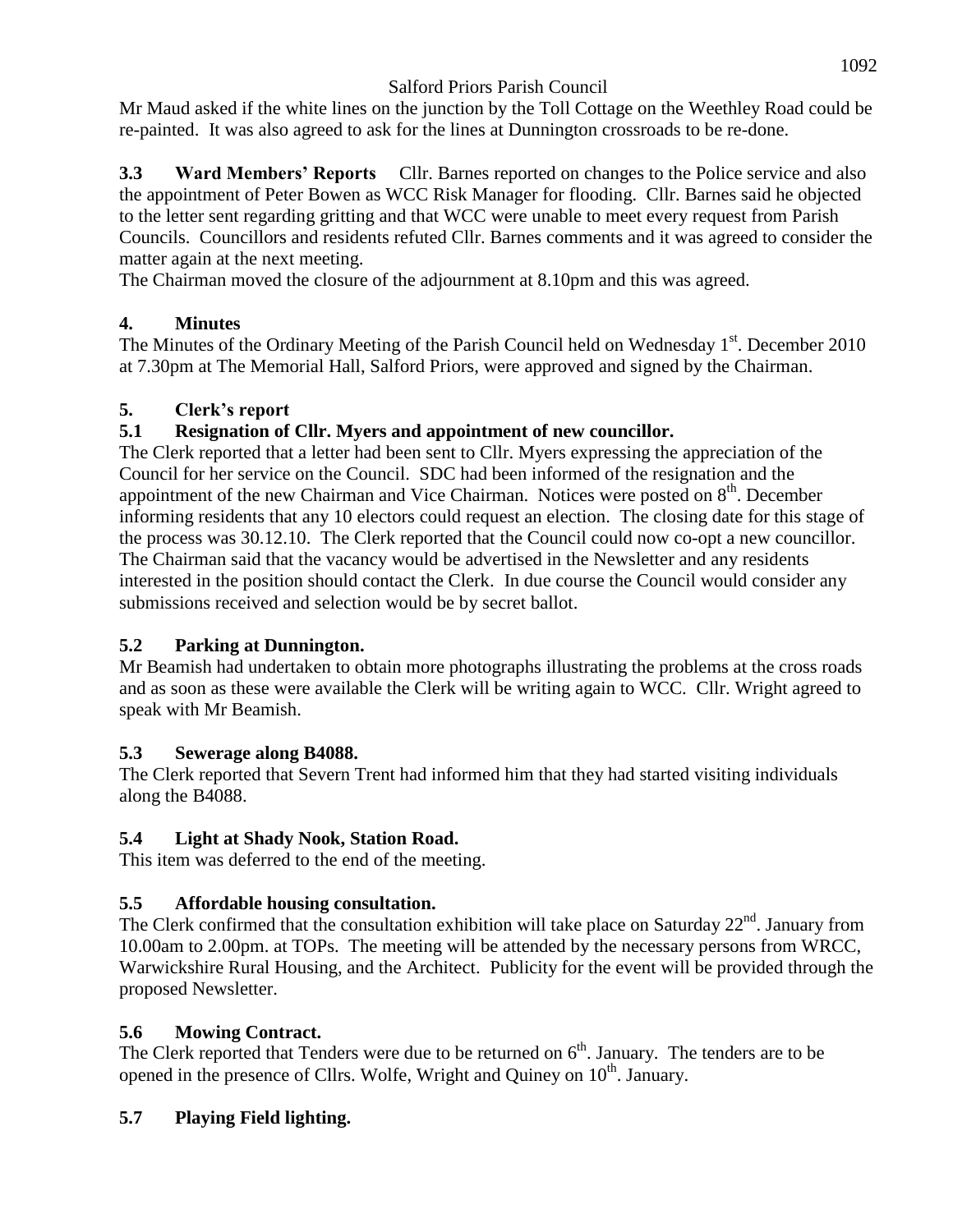The Clerk reported that PD Long had now fitted a new control system to the light near TOPs. However, there have been difficulties as discussed with the Chairman and Mr Long and further work is necessary. In the meantime users of TOPs are asked to inform the Clerk of when the light is on.

#### **5.8 Minutes on web site.**

The Minutes of Council meetings are up to date on the web site. The draft Minutes for the meeting held on 1.12.10 were also uploaded. These will be replaced by the approved Minutes.

## **5.9 Hedge at Salford House.**

The Clerk reported that a letter had been written to the Manager of the Salford Residential Home requesting the hedge be cut along the Station Road footway boundary. Cllr. Quiney reported that the work had been completed.

## **5.10 Meeting with Memorial Hall representatives.**

It was agreed that the meeting with the Memorial Hall representatives would take place on  $10<sup>th</sup>$ . January, Cllrs. Wright and Wolfe to attend.

## **5.11 Gritting of School Road.**

The Clerk reported that a letter had been sent to Warwickshire County Council urging that School Road be included in the regular gritting schedule. A copy was sent to Cllr. Barnes asking for his support. The Clerk had also written to the MDs of Sandfields and Stagecoach asking for their support. He said that Stagecoach had raised the issue in a meeting with WCC. Following remarks made by Cllr. Barnes it was agreed that this matter would be considered again at the next meeting when further information would be requested from Stagecoach and the County Council officers.

## **5.12 Light at entrance to Sandfields Packing Station.**

The Clerk reported that a letter had been written to Derek Wilkinson of Sandfields requesting they consider a light at the entrance to their packing station in School Road. A response was awaited.

## **5.13 Unmetered supply certificate.**

The Clerk reported that a revised schedule of lights had been sent to EON showing the lights switched off. The total annual energy consumption was reduced from 18716.42 kWh to 11217.34 kWh.

## **5.14 Yew Tree in Ban Brook Road**

As a matter of urgency the Clerk placed an order with Limebridge Rural Services to remove a branch of the Yew Tree in Ban Brook Road which had fallen down and blocked the road. The sum agreed was £45.00. It was subsequently noted that the branch had been removed by a third party and the original order was cancelled.

## **5.15 Broom Lane**

The Chairman reported that the closure of Broom Lane was due to be lifted on  $6<sup>th</sup>$ . January.

## **6. Main Items**

## **6.1 Consideration of the Budget for 2011 – 2012.**

A report by the Clerk with detailed budget proposals had been circulated to all councillors and to residents attending the meeting. The Chairman led the meeting through each item in turn and adjustments were made to some of the items. With regard to income there was particular concern that the Stratford DC contribution to mowing might be reduced. On the expenditure side, reductions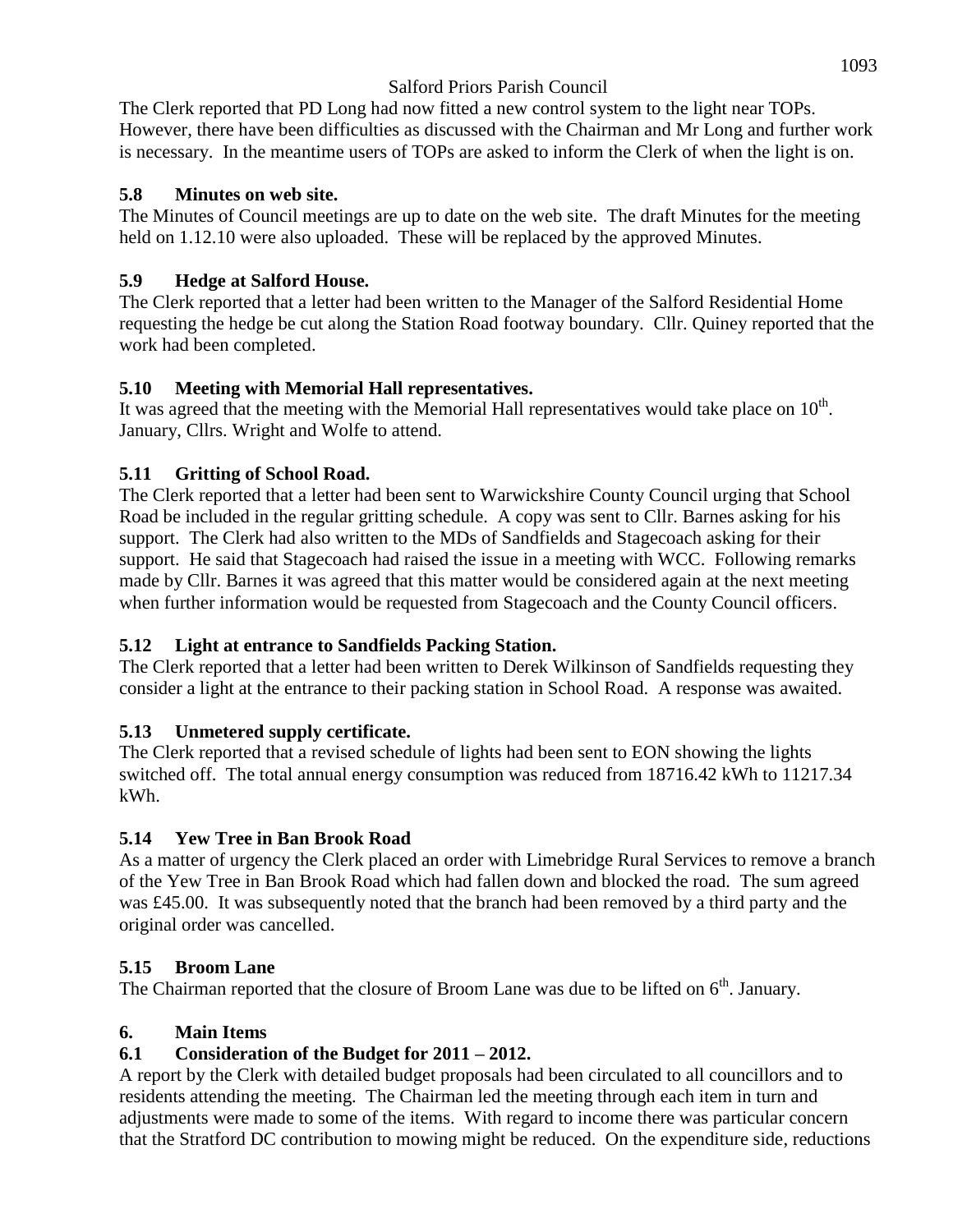were proposed for the planter contract and newsletters but there were increases for highways signs and particularly for TOPs. Councillors agreed to hold a sum of £10,000 for "Projects" to be allocated during the course of the year. The nett result of these changes was negative and councillors were concerned that the overall balances at year end should not be reduced. The Chairman said that it was generally recommended that the funds available to the Council should equate to the precept but in the case of Salford Priors the end of year balance was just half this amount. The Clerk said that a reduction in the precept of, say, £2000, would result in a saving to residents in a Band D property of just 8p per week. The Chairman called for an in-principle proposal as the final decision will be made at the 19<sup>th</sup>. January meeting when further financial information will be available. Cllr. Wright proposed, seconded by Cllr. Wolfe, that the precept should be frozen at £47,000. There being no amendments, this proposal was agreed unanimously.

## **7. Urgent Items**

# **7.1 Switch off of surplus lights in Ridsdale Close and School Avenue.**

The Chairman stated that two lights, one at the bottom of Ridsdale Close, and the other at the roundabout in School Avenue, had been scheduled for switch off originally but this work had not been carried out. Council agreed that there are sufficient other lights in the vicinity of these particular lights and the Clerk was instructed to place an order with PD Long to disconnect these two lights as part of the trial.

# **7.2 TOPs electricity bill**

The Clerk had circulated a report regarding the £2886.19 electricity bill for TOPs. The Clerk explained that previous bills had been based on estimated readings for nearly three years, he had checked back all the bills and a reading had been made in December that confirmed the accuracy of the bill. Council agreed that the bill (TN 8661) had to be paid. The Clerk explained that npower had offered a reduced rate if the Council would enter into a three year contract. Cllr. Wright suggested that alternative suppliers should be considered and the Clerk was asked to investigate this and report to the next meeting. The sustainability of TOPs was discussed and it was agreed to hold an F&GP group meeting in the near future to enable a sustainability and structural report to be formulated for Council's consideration.

## **8. Communications**

## **8.1 Consideration of draft format for a regular Newsletter.**

The Clerk and the Chairman had circulated a draft newsletter to be delivered to all residents. Council agreed to include reference to the WCC proposals in respect of the youth service. Council agreed the general format of the Newsletter and the Clerk was asked to incorporate the changes discussed and to print and distribute the Newsletter as soon as possible. Council considered that there should be at least four Newsletters each year but that issues should generally be produced as necessary.

## **9. New Planning Applications for Council's consideration**

**9.1 10/02588/AMD** Non-material amendment to application 08/02630/FUL – change windows to full height screens on south west and north west elevations at 6 Fern Close Cottages, Rushford, Evesham, WR11 8SL for Mr & Mrs Kevin Harrison

The Clerk reported that, following circulation by e-mail to councillors, a statement of "no representations" had been made to the planning authority.

**9.2 10/02673/FUL** Fit solar PV panels to roofs of no. 3 poultry houses at Salford Lodge Farm, Pitchill, Evesham, WR11 8SN for P Hughes Ltd.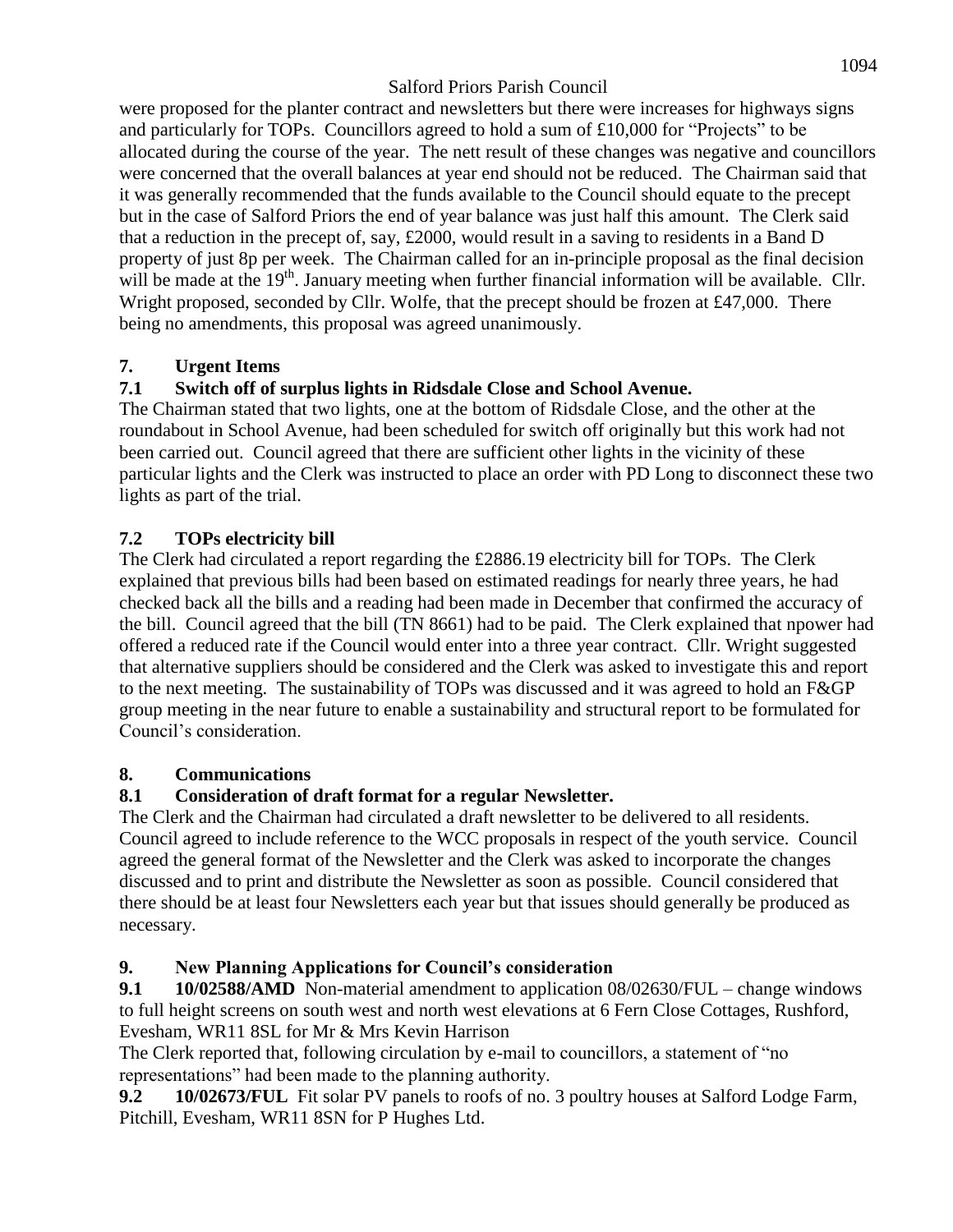The Clerk reported that, following circulation by e-mail to councillors, a statement of "no representations" had been made to the planning authority.

**9.3 10/02534/TREE** Proposed T8 ash: reduce end weight on limb by reducing back to 3.0m. T9 ash: reduce back left section of stem to height of 1.80m. at Brook House, 5 Ban Brook Copse, Salford Priors, Evesham WR11 8GW for Mr Thomas Alexander-Head

The Clerk reported that a meeting had been held with the Chairman and the District Council Tree Officer and, following discussion, a strong letter of objection had been submitted.

Council approved the actions taken in respect of these three planning applications.

# **10. Matters raised by Councillors**

**10.1** Councillors were invited to use this opportunity to report minor matters of information not included elsewhere on the Agenda and to raise items for future agendas.

Cllr. Wolfe referred to the very poor postal service over the Christmas period and the Clerk was asked to write to the Post Office expressing the Council's concerns.

Cllr. Quiney referred to the increase in dog fouling in Salford Priors since the last meeting and Council agreed to include reference to this in the Newsletter.

Cllr. Stedman, having declared an interest in the following items, left the room, and Cllr. Wright took the chair.

# **11. Finance**

# **11.1 Consideration and approval of the payments and transfers listed in Appendix A.**

Council noted the payments made between meetings on 15.12.10 in Appendix A, Item 14.2, and the accompanying File Note and approved the action taken.

Council considered the expenditure transactions listed in Appendix A, Item 14.3. Authorisation for payment was proposed by Cllr.Wolfe, seconded by Cllr. Wright and carried. Cheques were signed by Cllr. Wolfe and Cllr. Penn.

Council noted the bank transfer made between meetings on 15.12.10 in Appendix A, Item 14.4, and the accompanying File Note and approved the action taken.

Council noted the Clerk's request to transfer a further £3000.00 from No.1 account to Community account. Authorisation for transfer of funds was proposed by Cllr. Wright seconded by Cllr. Wolfe, and carried.

# **5.4 Light at Shady Nook, Station Road.** (deferred from Clerk's report)

The Clerk reported that quotations had been sought from EON, PD Long, and Limebridge Rural Services Ltd. for the removal of the ivy from this lamp pole. The Clerk had also met Mrs Whan and explained what is proposed. EON had declined to quote stating concerns regarding the proximity of the overhead lines. Council considered the quotations received and decided that the pole and light should be completely removed. The Clerk was instructed to seek a quotation from PD Long for the removal of the pole as this had already been provided by Limebridge Rural Services Ltd. The Clerk was also asked to find out if there would be any charge from Central Networks for making the disconnection and to report to the next meeting.

Cllr. Stedman returned to the meeting.

# **12. Date of Next Meeting**

Ordinary Meeting of the Parish Council on Wednesday 19<sup>th</sup>. January 2011 in the Salford Priors Memorial Hall.

Other Ordinary meetings:  $16^{th}$ . February;  $16^{th}$ . March;  $20^{th}$ . April;  $18^{th}$ . May;  $15^{th}$ . June.<br>Annual Parish Meeting: Thursday  $7^{th}$ . April. Annual Parish Meeting: